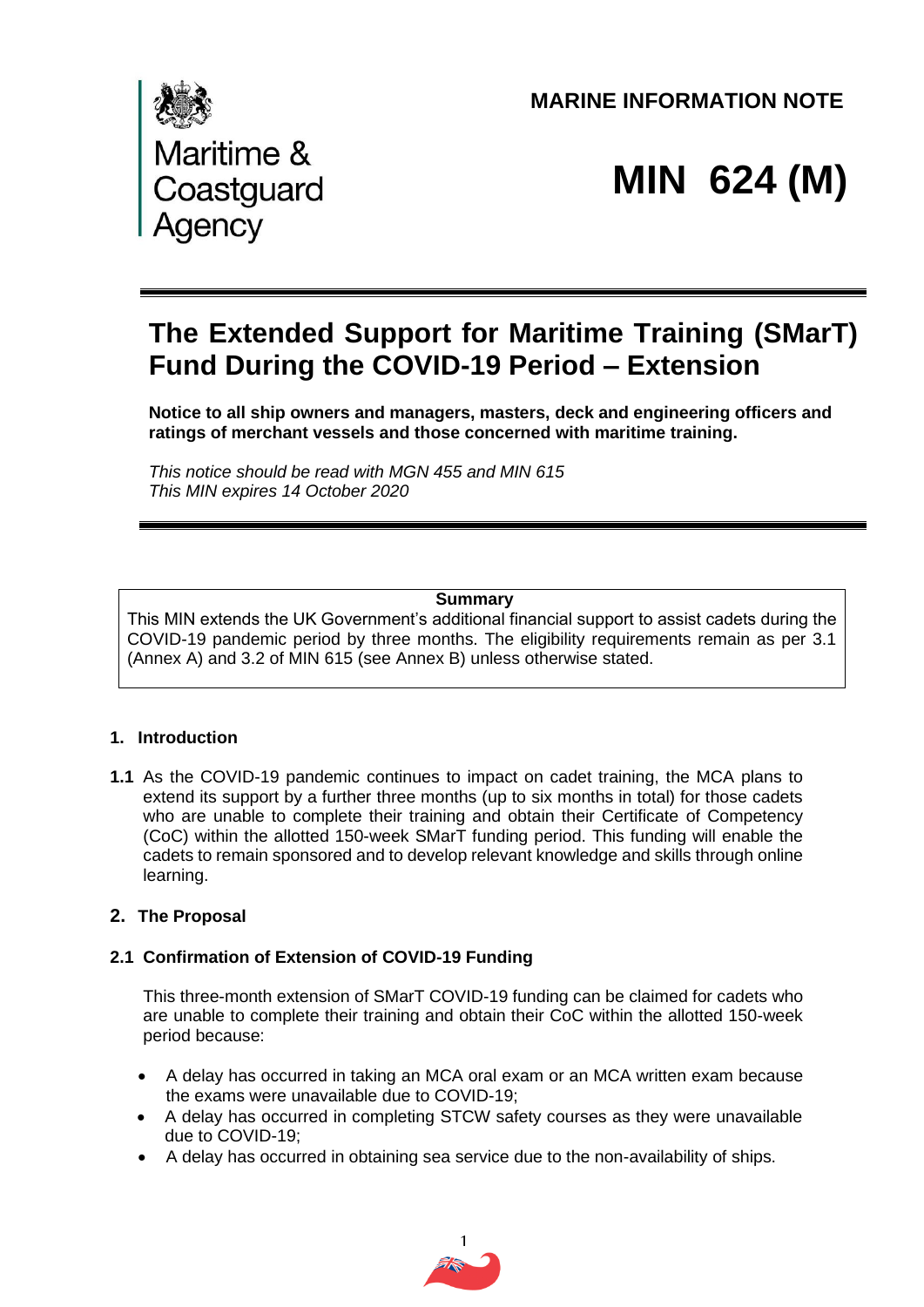A maximum of up to six months funding is available per cadet and for Graduate Engineers (fast trackers) where they have not been able to complete their training and obtain their CoC within the allotted 50-week SMarT funding period.

## **2.2 Effects on Future Cadet Cohorts**

Funding will also be available for eligible cadets still going through the system during the next three years including those who have or who will enrol between April 2020 and March 2021; requests will be considered on a case by case basis. It is anticipated that claims for these cadets will predominantly be due to a shortage of sea service as a result of the current shortages of berths causing a knock-on effect for future cadets. This policy will be kept under review should the pandemic impact further on cadet training. A letter from the cadet's actual sponsoring company (in the case of consortiums this means the sponsoring client company) must be provided confirming that the cadet has been unable to obtain the required sea service within the allotted 150-week SMarT funding period.

#### **2.3 Backdating the Cadet Eligibility Period/Date**

The cadet eligibility period/date has been backdated to 1st July 2019. The MCA will consider requests from Training Providers on a case by case basis where cadets have been unable to obtain their CoC within the allotted 150-week SMarT funding period and still need to:

- Complete an STCW Advanced Short Course; and/or
- Complete an MCA/MNTB Approved Long Course (Foundation Degree, HND etc); and/or
- Attend MCA Written Exams; and/or
- Complete the seagoing service requirement; and/or
- Attend an MCA Oral exam due to availability of MCA examiners.

Requests should be submitted to **smart@mcga.gov.uk** providing trainee details and the reasons why the CoC has not yet been obtained. Please note that only the cadet eligibility date has been backdated, the date from which this funding can be claimed remains 30th March 2020.

If requests are approved, funding may be claimed up until the week before the CoC is issued, up to a maximum of six months, whichever comes first. Once approved, the Training Provider will be advised to add the cadets onto the COVID-19 Declaration Form (MSF 3905) and add a comment onto the portal. This will be processed via a balancing claim.

#### **3. Claims and Forecasts Process**

- **3.1** Instructions and guidance for the COVID-19 SMarT claims process is available on request from the MCA (please send your request by email to [smart@mcga.gov.uk\)](mailto:smart@mcga.gov.uk). A new COVID-19 Declaration Form MSF 3905 must be submitted each month and uploaded to the comments section of the SMarT portal at the same time as the monthly claim.
- **3.2** Training Providers should forecast all anticipated claims for each month within their next forecast and submit with their next claims period in accordance with the payment schedule.

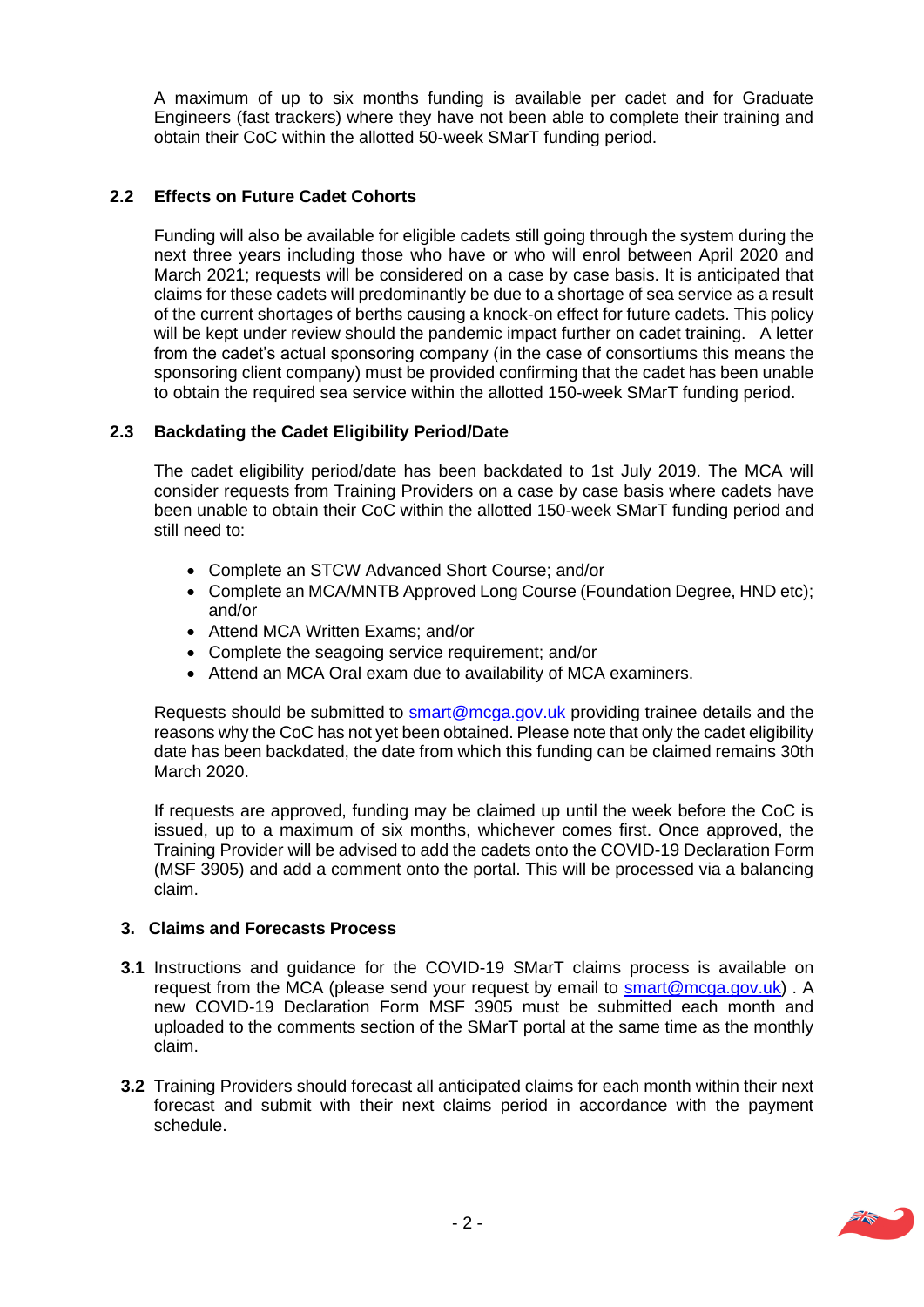# **4. Training Plan**

**4.1** As per Annex A, Training Providers must submit a proposal of how the funding will be allocated to ensure that the funding continues to benefit the cadet's development needs, to meet State Aid reporting requirements and be accountable in the interest of public spending. Training Providers must submit their proposal **before** their first claim is submitted as payments cannot be approved until the plan is received.

#### **5. Online oral exams**

**5.1** If a candidate refuses<sup>1</sup> a date for an online oral exam, then the MCA Marine Office will notify the Training Provider. The additional SMarT funding can no longer be claimed for that candidate.

#### **6. Trainees Completing in less than 150 weeks**

- **6.1** Some cadets may have completed their training in less than 150 weeks but have not been able to obtain their CoC due to COVID-19 during that time period. Training Providers should continue to claim for these trainees using the normal SMarT categories up to 150 weeks (unless it transpires that the CoC is issued in less than 150 weeks). This policy supersedes any previously issued guidance on this topic.
- **6.2** Where the trainee has not obtained their CoC within the 150-week allotted funding period, then TPs should start claiming the COVID-19 funding for them (i.e. from week 151) up to the week before the CoC is issued, up to a maximum of six months, whichever comes first.

 $<sup>1</sup>$  If the reasons are beyond the candidate's control such as illness, they may appeal to the</sup> Chief Examiner by sending an email to [exams@mcga.gov.uk](mailto:exams@mcga.gov.uk)

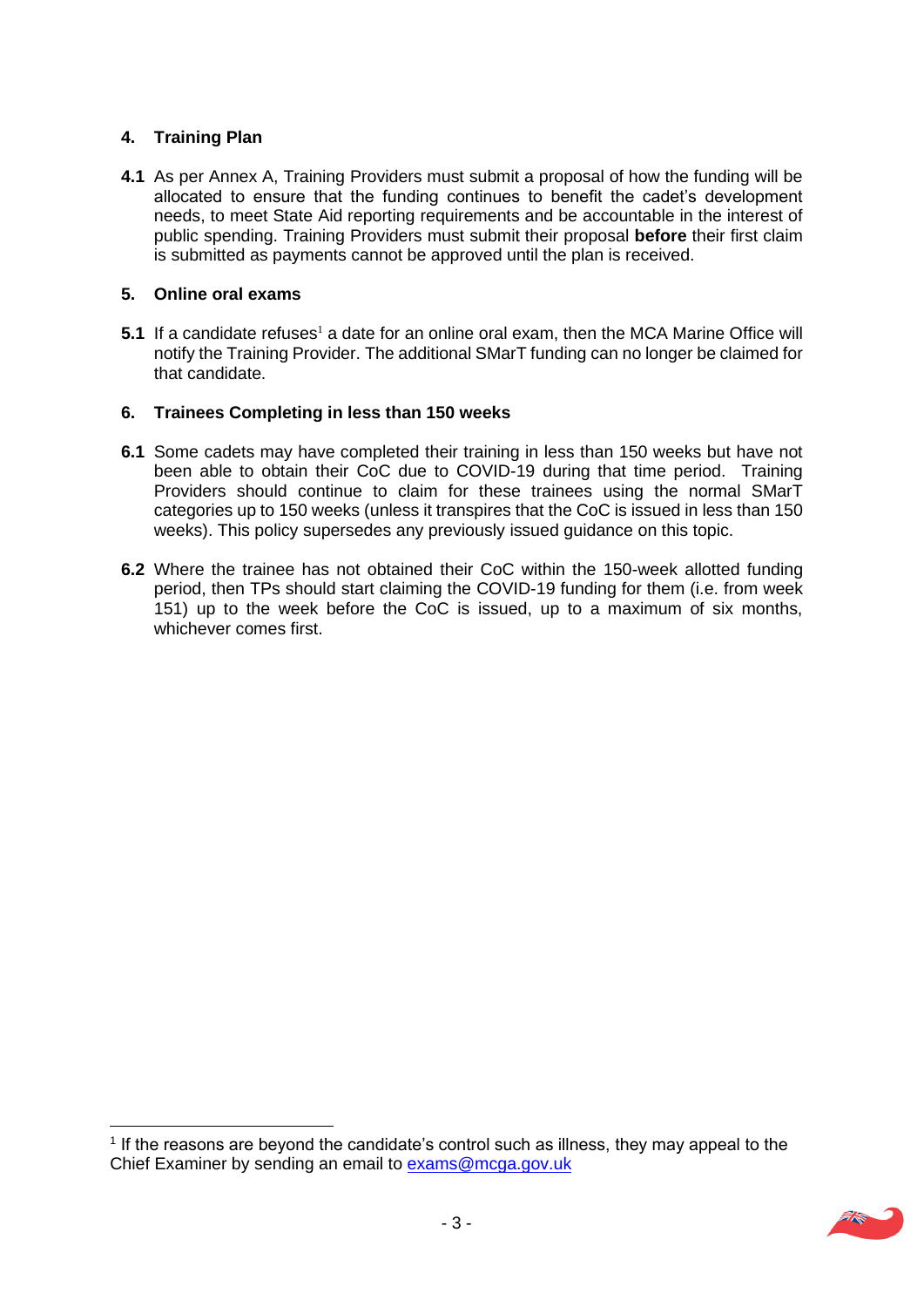# **Training Provider and Cadet Eligibility Requirements**

#### **Eligibility Requirements**

#### **Training Provider Eligibility**

To be eligible to claim this funding each Training Provider will need to provide a breakdown of how the funding will be allocated<sup>2</sup>. This is to ensure that the funding benefits the cadet's development needs, meets State Aid Reporting requirements and can be accounted for in the interest of public spending. Each Training Provider must submit a proposal of how the funding will be allocated, this should take into account the following items if applicable:

- Cadet allowance;
- Additional Tuition/College Fees/Training fees (online);
- Accommodation;
- Costs of repatriation to and from vessels for sea service;
- Training berth costs for sea service or alternative proposals (see section 5 of this MIN); and
- Admin fees (HR and management support).

Training Providers should provide details of the training they plan to provide their cadets during the lockdown period. It is expected that they are enrolled in training or provided with online learning materials which are related to MCA Oral Written/Exam preparation or modules related to maritime e.g. port management, marine insurance, ship operations etc. Training Providers may adjust this allocation over time as the situation changes, e.g. as alternatives to sea service become available. Any adjustments must be submitted to the MCA for assessment. **The MCA reserves the right to audit against these to ensure State Aid rules are adhered to.**

To ensure that we meet State Aid reporting requirements, the MCA may require some further information from Training Providers who wish to access the funding to support their cadets. We will aim to make this as straightforward and streamlined as possible.

 $2$  This proposal must be emailed to the MCA. Any future amendments to the allocation levels must also be emailed to MCA: [smart@mcga.gov.uk](mailto:smart@mcga.gov.uk)

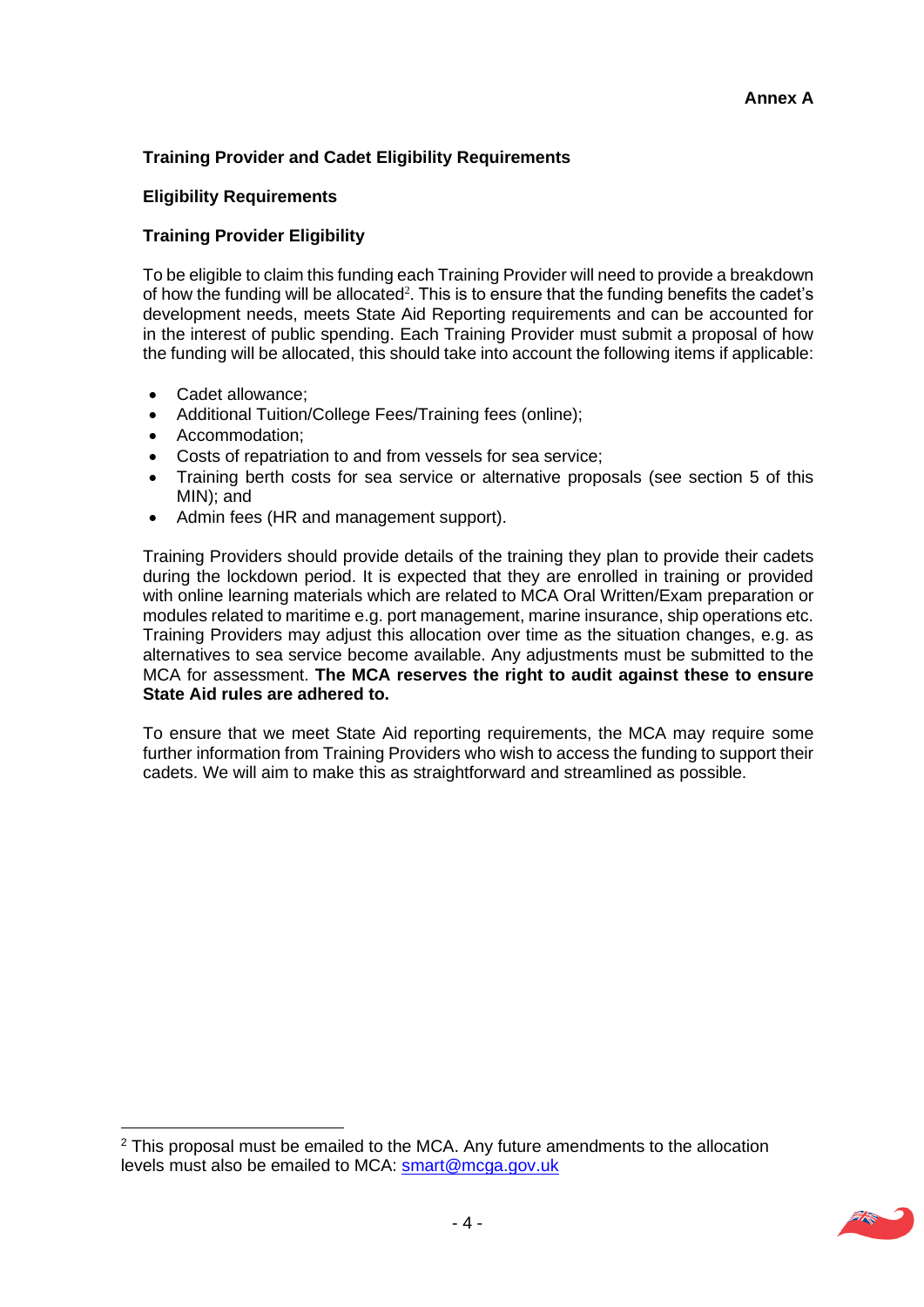## **Cadet Eligibility**

Each claim will need to be supported by a statement to confirm the cadet was unable to complete the course within 150 weeks due to the COVID-19 lockdown, i.e. they still need to:

- Complete an STCW Advanced Short Course; and/or
- Complete an MCA/MNTB Approved Long Course (Foundation Degree, HND etc); and/or
- Attend MCA Written Exams; and/or
- Complete the seagoing service requirement; and/or
- Attend an MCA Oral exam due to availability of MCA examiners.

This information<sup>3</sup> should be submitted to MATSU to support each claim.

<sup>&</sup>lt;sup>3</sup> This will be a simple process in the form of a statement or simple declaration. More information will follow in the claim instructions.